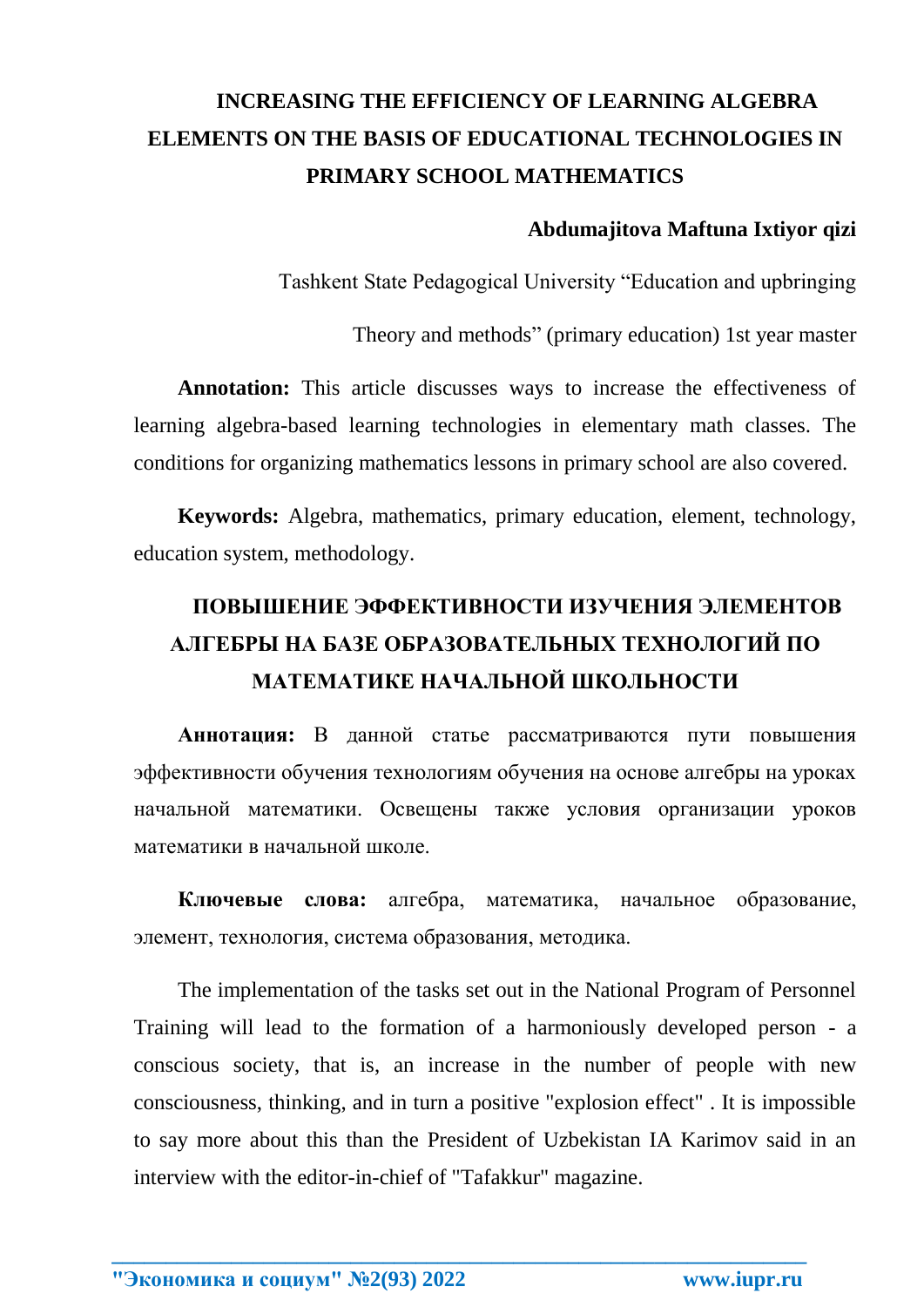"I am convinced that if we can successfully implement this reform, we will soon have a positive" explosion effect "in our lives. What does it mean?

If the tasks set forth in our national training program, including the two documents you mentioned, are fully implemented, they will, first of all, have a positive impact on the socio-political climate and, as a result, completely change the existing environment in our country. Second, with the introduction of a new model of education, the process of finding one's place in life will accelerate. Everyone should find a worthy place in society during adolescence and adolescence.

Improving the effectiveness of teaching mathematics in the primary school requires the teacher to use new pedagogical technologies and master them in order to nationalize education. This can be achieved by the teacher working tirelessly and learning best pedagogical practices. Learning and disseminating best pedagogical practices is the most convenient way for teachers to improve their professional skills. Advanced pedagogical experience is the teacher's creative and innovative approach to his pedagogical activity, finding new ways of teaching and educating students. The basic requirement for elementary mathematics education is to ensure that students master the knowledge, skills, and competencies identified in the program. In order to provide young students with a thorough knowledge, they need to develop independent thinking, discussion, and creative research skills by exploring our rich heritage of the history of mathematics.

For this, of course, the teacher must be formed in this way, and the reasons for the origin of each mathematical concept must be his role in the development of the science of mathematics and his ability to convey them to students. The further development of our republic requires the strengthening of economic and national spiritual independence. This, of course, requires schools and educators to train students to become professionals based on our national cultural heritage, including developing their interest in mathematics in the study of national cultural heritage.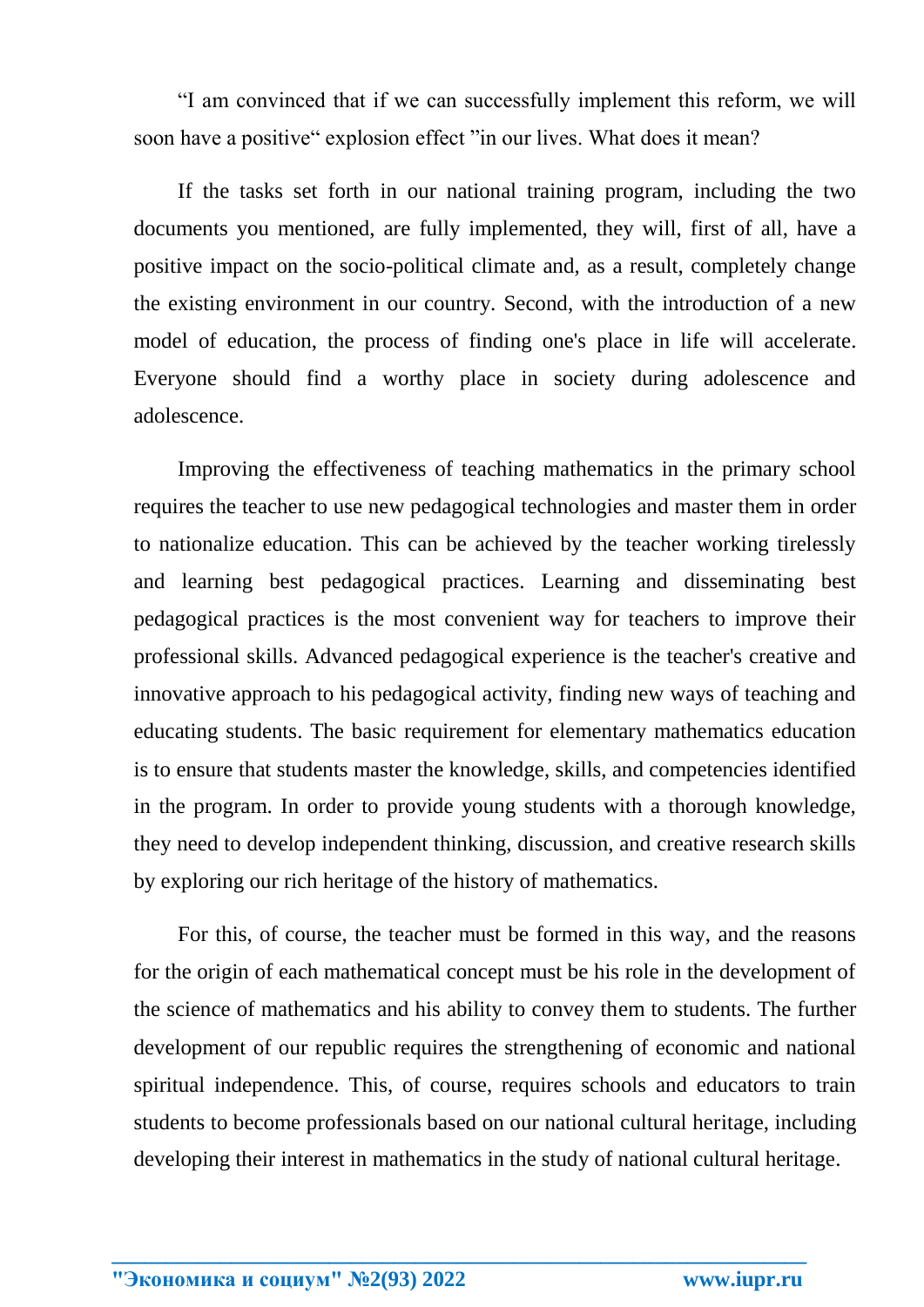Completion of arithmetic in primary school is generalized to the study of algebraic elements. In elementary school, students begin to use the alphabet as a mathematical symbol. In this way, they get an initial understanding of algebraic expressions, equations, inequalities, equations. The main purpose of providing information about them is to fully understand the essence of arithmetic operations, as well as to make the necessary preparations for the science of algebra, which will be studied in later grades.

However, the solution of algebraic examples is based on arithmetic rules rather than on algebraic rules and laws. The study of algebraic materials is not based on algebraic definitions. As you know, the main content of the elementary school program is to give the skills of oral and written numbering of natural numbers and to perform 4 arithmetic operations on them. Therefore, from the 1st grade onwards, reading and writing skills are taught in several stages.

For example, 10 includes verbal and written numbering, 100, 1000, and multi-digit numbers. Numerical expressions are the reading and writing of singledigit, or double-digit, or multi-digit numbers in which numbers are combined or written separately. Numerical expressions are used not only to perform 4 operations in arithmetic expressions, but also in solving geometric problems, arithmetic and algebraic problems. For example, numerical expressions about the perimeter of a triangle, the size of a parallelepiped, and quantities are used.

In order to perform operations in mathematics consciously and thoroughly, the operations must be performed correctly in accordance with al-Khwarizmi's instructions. The main goal is to ensure that students are able to consciously and accurately construct algorithms for written calculations from generalizing and systematizing the interactions between arithmetic operations (addition, subtraction, multiplication, division). It is also important to know the algorithms for solving algebraic equations.